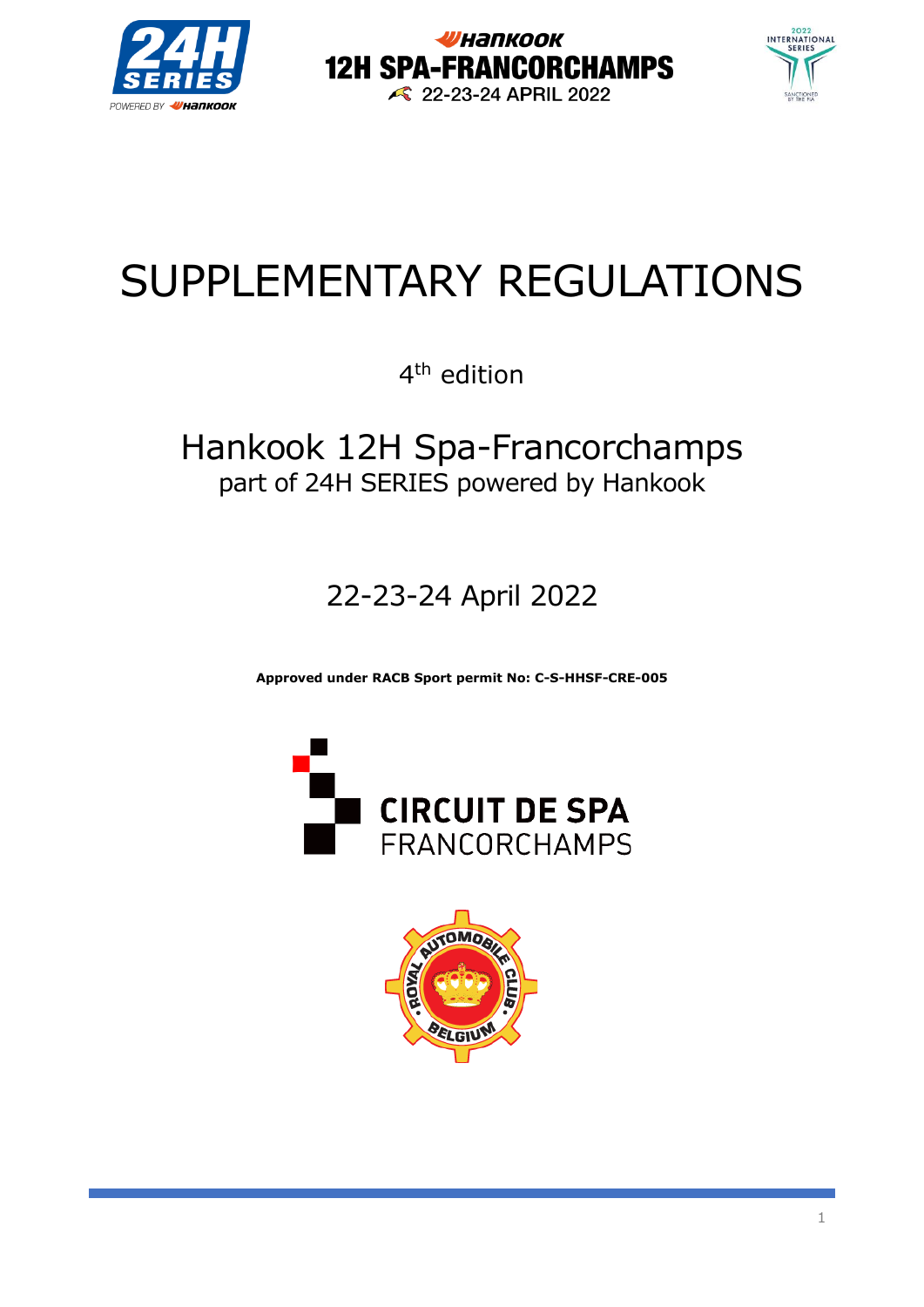



# **1. Event Information**

| Name Event:    | Hankook 12H SPA-Francorchamps                                                                    |
|----------------|--------------------------------------------------------------------------------------------------|
| Track:         | Spa-Francorchamps                                                                                |
| Date Event:    | 22-23-24 April 2022                                                                              |
| Type of Event: | International (part of 24H SERIES powered by Hankook)                                            |
| Races :        | 12H Spa-Francorchamps:                                                                           |
|                | 12-hour race (splitted in 2 parts. Part 1: 5.30 hours and Part 2: 6.30 hours), see time schedule |

# **2. Competitor and Driver Eligibility**

### **2.1 Competitors**

See Sporting & Technical Regulations, art. 8.1.1

### **2.2 Drivers Eligibility**

In case of underage driver the Team/Entrant is requested to fill in a parents authorisation (on forehand) that must be handed over at the administrative checks. A copy must be sended in advance (digitally). See Sporting & Technical Regulations, art. 8.1.3

# **3. Sporting Authorities**

### **3.1 Sporting Authority (Parent ASN)**

KNAC Nationale Autosport Federatie Duwboot 85 3991 CH Houten The Netherlands

### **3.2 Hosting Sporting Authority (Host ASN)**

Royal Automobile Club of Belgium (RACB) Aarlenstraat 53 1040 Brussels Belgium

### **4. Organizer**

Le Circuit de Spa-Francorchamps Route du Circuit 55 4970 Stavelot Contact person : Jean Dubois

# **5. Promoter**

### **5.1 Postal Address**

Creventic BV Zandstraat 11 6591 DA Gennep The Netherlands

### **5.2 Contacts**

Creventic Gerrie Willems, Helen Roukens and Ole Dörlemann Phone: +31 485 47 11 66 E-Mail: info@creventic.com Internet: www.24HSERIES.com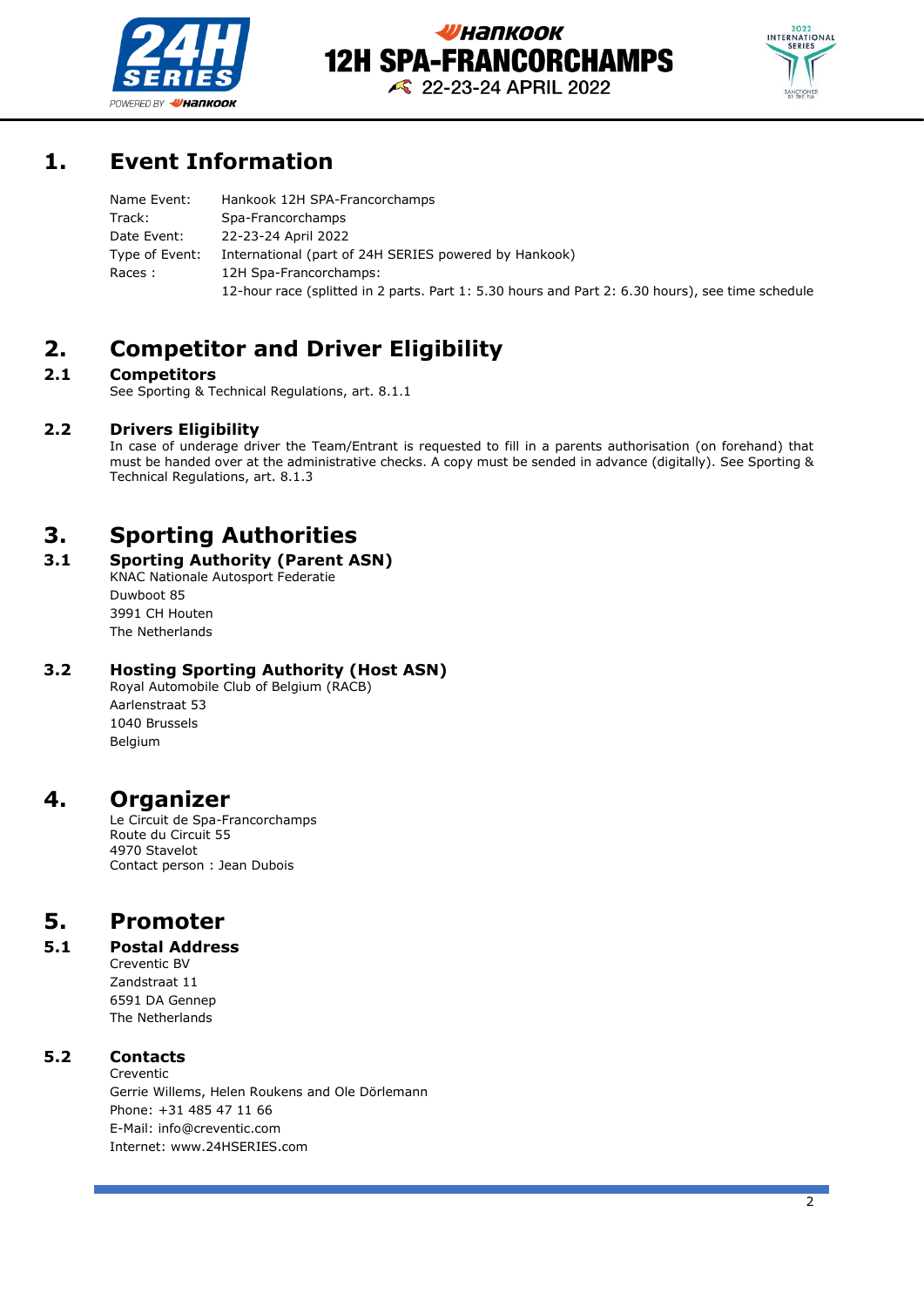



### **6. Circuit**

| Name:      | Circuit de Spa-Francorchamps              |
|------------|-------------------------------------------|
| Length:    | 7.004m according to the FIA track license |
| Direction: | Clockwise                                 |
|            |                                           |

# **7. Organizing Committee**

| On behalf of the Circuit/Organizer: | Jean Dubois          |
|-------------------------------------|----------------------|
| On behalf of the Promoter:          | Gerrie Willems       |
| On behalf of the Promoter:          | <b>Helen Roukens</b> |
| On behalf of the Race Director      | Adam Svoboda         |

# **8. Locations**

| <b>Subject</b>                      | <b>Location</b>                                                                                               |  |
|-------------------------------------|---------------------------------------------------------------------------------------------------------------|--|
| Race Administration/Welcome centre: | Paddock Rouge (welcome tent)                                                                                  |  |
| Briefing Room: Team managers        | Room 132, 1st floor F1-pitbuilding, ACCESS 2                                                                  |  |
| Briefing Room: Drivers              | Room 132, 1st floor F1-pitbuilding, ACCESS 2                                                                  |  |
| Official Notice Board:              | Notice board (ONLY DIGITAL) on SPORTITY APP:                                                                  |  |
|                                     | https://webapp.sportity.com/channel/SPA2022                                                                   |  |
|                                     | and www.24HSeries.com website for more information about<br>Sportity app                                      |  |
| Secretary of the Event:             | Room 122, 1st floor F1-pitbuilding, ACCESS 2                                                                  |  |
| Steward's Office:                   | Room 113, 1st floor F1-pitbuilding, ACCESS 2                                                                  |  |
| Race Director/Clerk of the Course:  | Room 122/123, 1st floor F1-pitbuilding, ACCESS 2                                                              |  |
| Scrutineering:                      | Box 1 and 2, F1-pitlane                                                                                       |  |
| Race Control:                       | Room 124, 1st floor F1-pitbuilding, ACCESS 2                                                                  |  |
| Time Keeping                        | Room 120, 1st floor F1-pitbuilding, ACCESS 2                                                                  |  |
| Refuelling Area:                    | Endurance Pitlane (end). (Fuel pumps at right-hand side)                                                      |  |
| Media Room:                         | Media Center, 1st floor F1-pitbuilding, ACCESS/STAIRS 3                                                       |  |
| Parc Fermé:                         | Parc fermé/intervention area after Part1: on the F1-paddock at<br>the end of the F1-pit (direction La source) |  |
|                                     | Parc fermé at the end of the race will be on the main straight<br>(start/finish)                              |  |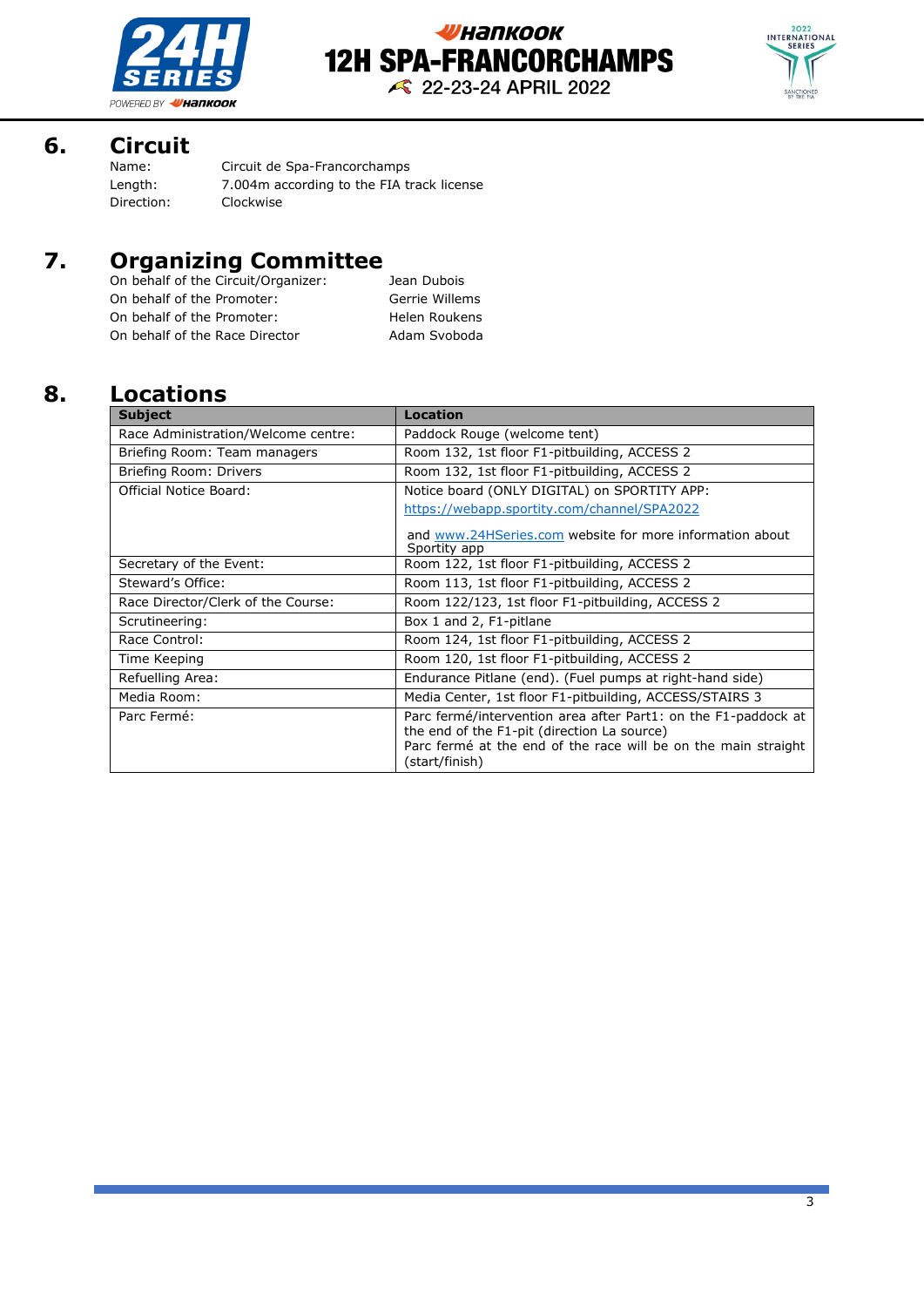

# **УНАПКООК 12H SPA-FRANCORCHAMPS**



22-23-24 APRIL 2022

#### **9. Officials** Rd

| <b>Position</b>                   | <b>Name</b>             | License No. | <b>ASN</b>       |
|-----------------------------------|-------------------------|-------------|------------------|
| Chairman of the Stewards          | Martijn Bins            | 5399        | <b>KNAF</b>      |
| Steward                           | Ton Nachtegeller        | 9953        | <b>KNAF</b>      |
| Steward                           | Alain Adam              | 1632        | <b>RACB</b>      |
| Race Director                     | Adam Svoboda            | 0174        | <b>ACCR</b>      |
| Deputy Race Director              | Sander de Geus          | 28970       | <b>KNAF</b>      |
| Deputy Race Director              | Kees Koning             | 27018       | <b>KNAF</b>      |
| Deputy Race Director              | Arie Kroeze             | 9812        | <b>KNAF</b>      |
| Clerk of the Course               | Philippe Godet          | 2411        | <b>RACB</b>      |
| Deputy Clerk of the Course        |                         |             |                  |
| Secretary of the event            | Linda De Maeseneire     | 3073        | <b>RACB</b>      |
| Ass. Secretary of the event       | Kelly Theunissen        | 42621       | <b>KNAF</b>      |
| Chief Track Safety (Race Control) | Sven Leufgen            | 3842        | <b>RACB</b>      |
| <b>Chief Medical Officer</b>      | Dr Christian Wahlen     | 1047        | <b>RACB</b>      |
| <b>Chief Track Marshall</b>       | <b>Francis Midlaire</b> | 4061        | <b>RACB</b>      |
| Chief Pit Marshal                 | <b>Bernard Denolf</b>   | 3497        | <b>RACB</b>      |
| Chief Timekeeper                  | Floortje Snoek          | 36409       | <b>KNAF</b>      |
| Timekeeper                        | Marcel Lambrechts       | 16387       | <b>KNAF</b>      |
| <b>Chief National scrutineer</b>  | Stany Janssen           | 1749        | <b>RACB</b>      |
| <b>Chief Series Scrutineer</b>    | Marc Steeneveld         | 34009       | <b>KNAF</b>      |
| Scrutineer                        | <b>Richard Kral</b>     | 22AF0007    | <b>ACCR</b>      |
| Scrutineer                        | Vincenzo Cesolini       | 60986       | <b>ACI Sport</b> |
| Official Refuelling               | Jacques Hoornweg        | 39855       | <b>KNAF</b>      |
| <b>Official Refuelling</b>        | Melarno Kraan           | 48334       | <b>KNAF</b>      |
| Covid Manager                     | Séverine Cirlande       |             |                  |

# **10. Regulations**

- 10.1 The following regulations apply:
	- 1. Present FIA International Sporting Code and Appendices
	- 2. Sporting & Technical Regulations 24H SERIES powered by Hankook 2022 (version 8 September 2021 with KNAF permit nr. 0314.21.231)
	- 3. Series bulletins approved by the KNAF
	- 4. Decisions and provisions published by the RACB
	- 5. Decisions, provisions and event bulletins, published by the Stewards
	- 6. Balance of Performance Publication, published by the Promoter
	- 7. These Supplementary Regulations
	- 8. Conditions set up by Spa-Francorchamps and the Authorities in Belgium

# **Specific Regulations for this event**

### **10.2 COVID-19 Protocol**

The latest version of the following Covid-19 Protocol is applicable for this event:

• COVID-19 Protocol 24H SERIES This protocol can be found: [https://www.24hseries.com/team-info/race-info/2022/hankook-12h-spa-francorchamps-2022/official](https://www.24hseries.com/team-info/race-info/2022/hankook-12h-spa-francorchamps-2022/official-documents)[documents](https://www.24hseries.com/team-info/race-info/2022/hankook-12h-spa-francorchamps-2022/official-documents)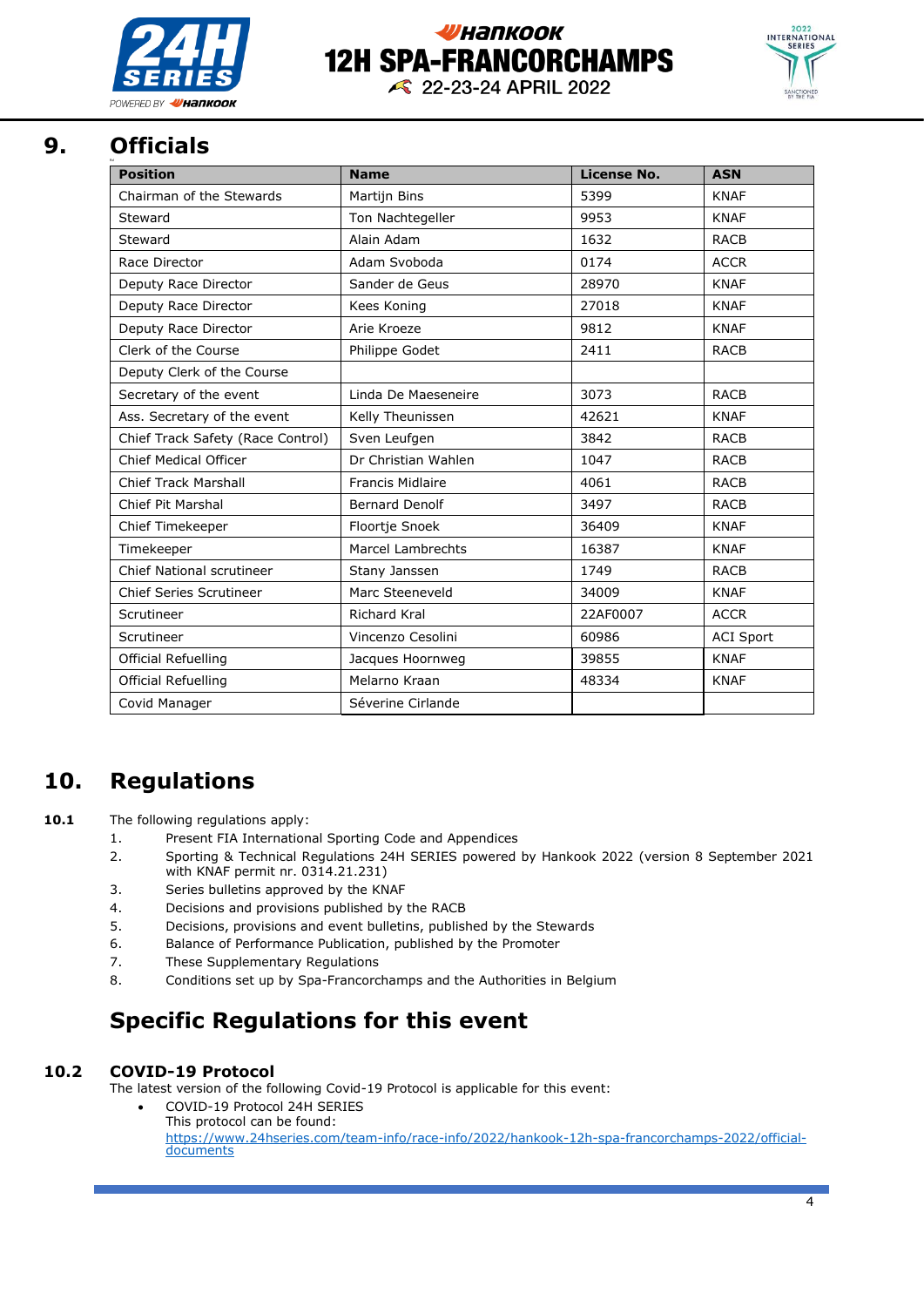



### **10.3 Radio Communication**

To use communication equipment during events, teams need to apply for temporary use of radio equipment. This application needs to be made by the team itself and as soon as possible.

Please apply to: BIPT / BIPT Ellipse Building - Gebouw C Koning Albert II laan 35, B-1030 Brussel Tel: +32 2 226 87 08 [licencesradio@ibpt.be](mailto:licencesradio@ibpt.be) [http://www.bipt.be/en/consumers/radio/radio-networks/mobile-networks.](https://emea01.safelinks.protection.outlook.com/?url=http%3A%2F%2Fwww.bipt.be%2Fen%2Fconsumers%2Fradio%2Fradio-networks%2Fmobile-networks&data=02%7C01%7Cemilie.max%40spa-francorchamps.be%7C61898bb7bba1463e2ae908d5cc65a1d3%7Cc2b5c90235a54e158e8afb9eb2fdc405%7C0%7C0%7C636639659236872327&sdata=acIipxRI8%2FtduVtGUXyYNyWjpN3saLELv0z1PJywpc8%3D&reserved=0)

#### **10.4 Clean pit boxes and paddock**

Teams must leave the pit boxes and paddock clean, in the same state as when they entered the property. Please understand that any cost of cleaning circuit-properties, provoked by the competitor, driver or any team member will be accounted to the competitor.

### **10.5 Race split in two parts - Intervention break rules**

For 12H SPA-Francorchamps: Race is split in two parts. Intervention break rules, do apply according: art. 38 (Chapter I) of the Sporting & Technical Regulations. See time table for Part 1 and Part 2.

### **10.6 Pitstop**

See art. 21 of Chapter I of the Sporting & Technical Regulations With following amendment:

### **Art. 21.2.5.1 Mechanics; Team member(s) in YELLOW vest:**

For TCE-division, the rules remain unchanged.

**For GT-division, the following rules apply**

| Where is mentioned                                                                                                                                                                                                                                                                                                                                                                                                      | Must be changed to                                                                                                                                                                                                                                                                                                                                                                                                                              |  |  |
|-------------------------------------------------------------------------------------------------------------------------------------------------------------------------------------------------------------------------------------------------------------------------------------------------------------------------------------------------------------------------------------------------------------------------|-------------------------------------------------------------------------------------------------------------------------------------------------------------------------------------------------------------------------------------------------------------------------------------------------------------------------------------------------------------------------------------------------------------------------------------------------|--|--|
| Mechanics; Team member(s) in YELLOW vest:                                                                                                                                                                                                                                                                                                                                                                               | Mechanics; Team member(s) in YELLOW vest:                                                                                                                                                                                                                                                                                                                                                                                                       |  |  |
| must wear yellow vest provided by Promoter.<br>maximum two (2) team members.<br>is allowed to perform any work or task allowed during<br>$\bullet$<br>the pitstop including tasks allowed to other team<br>members described below (e.g. assisting the<br>driver(s) during the driver change).<br>May use a maximum of two (2) wheel guns to change<br>the wheels.<br>Nobody may assist these two (2) team members that | must wear yellow vest provided by Promoter.<br>maximum <b>four (4)</b> team members.<br>is allowed to perform any work or task allowed during<br>$\bullet$<br>the pitstop including tasks allowed to other team<br>members described below (e.g. assisting the driver(s)<br>during the driver change).<br>May use a maximum of two (2) wheel guns to change<br>the wheels.<br>Nobody may assist these <b>four <math>(4)</math></b> team members |  |  |
| work on the Car in any way. Any help can be<br>penalised as "Working with more than two (2) team<br>members on the Car" (e.g. handing over tools or<br>parts is not allowed).<br>Is the only team member who is allowed to<br>readout/collection data logger data.                                                                                                                                                      | that work on the Car in any way. Any help can be<br>penalised as "Working with more than four (4) team<br>members on the Car" (e.g. handing over tools or parts<br>is not allowed).<br>Is the only team member who is allowed to<br>$\bullet$<br>readout/collection data logger data.                                                                                                                                                           |  |  |

### **10.7 Class Overview and applicable BOP**

According to the Sporting & Technical Regulations of the 24H SERIES, a separate BOP-publication is published per event. See:

[https://www.24hseries.com/team-info/race-info/2022/hankook-12h-spa-francorchamps-2022/official](https://www.24hseries.com/team-info/race-info/2022/hankook-12h-spa-francorchamps-2022/official-documents)[documents](https://www.24hseries.com/team-info/race-info/2022/hankook-12h-spa-francorchamps-2022/official-documents)

including the applicable BOP figures of the specific race.

This publication also replaces the class overview (Appendix 12) of the Sporting & Technical Regulations.

### **10.8 Class GT3, Class GT3-AM and GT3-PRO/AM**

According to the Sporting & Technical Regulations (Chapter II, art. 2.2): GT3 teams will be assigned to the applicable GT3-class, GT3, GT3-PRO/AM or GT3-AM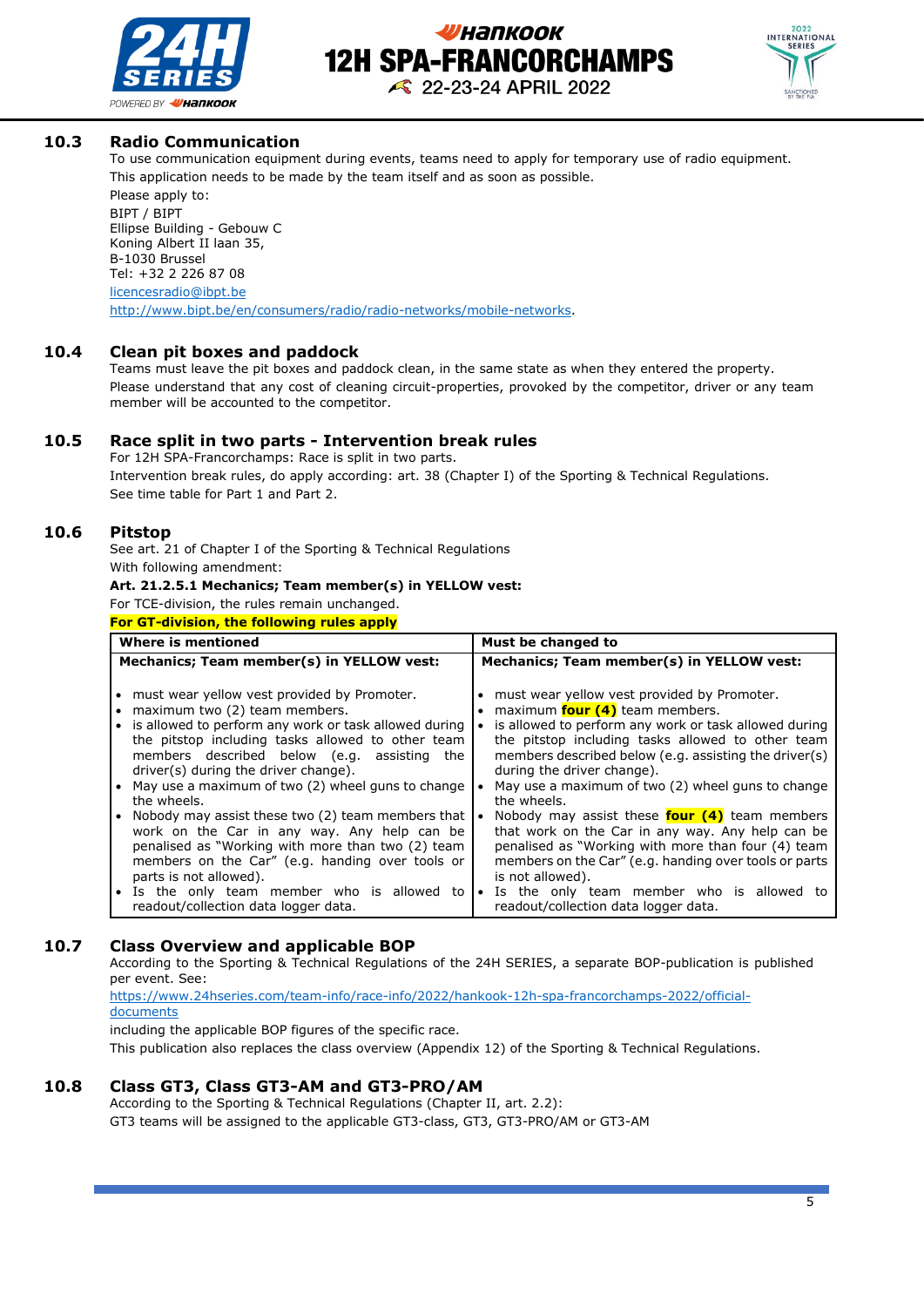



#### **10.9 Class 991**

According to the Sporting & Technical Regulations (Chapter II, art. 3.2.2):

Both Classes 991-AM and 991-PRO will be combined into ONE 991 class, (unless otherwise published with an event bulletin)

The 991-PRO and 991-AM BOP remains applicable, according to art. 3,5 of Chapter II and are Published in the BOP publication.

### **10.10 Class 992:**

**10.10.1** According to the Sporting & Technical Regulations (Chapter II, art. 3.2.2):

Both Classes 992-AM and 992-PRO will be combined into ONE 992 class, (unless otherwise published with an event bulletin)

The 992-PRO and 992-AM BOP remains applicable, according to art. 3,5 of Chapter II and are Published in the BOP publication.

#### **10.10.2 Class 992 extra podium for 992-AM teams**

Additional then described in art. 39.2 Chapter I of the Sporting & Technical Regulations: In case we will have only ONE 992 class (992-PRO and 992-AM combined): Additional to 992 podium, there will be also a podium for the best three 992-AM teams. (P1, P2 and P3)

#### **10.11 Class TCR**

For the VW TCR SEQ it is allowed to change and/or add the gearbox cooling radiator including hoses. With the sole purpose of better gearbox cooling. It is allowed to mount the radiator or hoses to at any position including front bumper. It is NOT allowed to modify or add (cooling) holes into the body work, including front bumper.

### **11. Track and conditions of practice/race**

#### **11.1 Maximum number of cars allowed to start**

| Race Name                     | <b>During Race</b> | <b>During Practices</b> |
|-------------------------------|--------------------|-------------------------|
| Hankook 12H Spa-Francorchamps | -91                | 110                     |

### **12. Entry: Closing Date and Acceptance**

This event is open for drivers according to: see Sporting & Technical Regulations of the specific series.

The entry closes 7 April 2022. The promoter may accept entries after the entry closing date.

Acceptance of the entry will be sent no later than 14 April 2022. Under particular circumstances the forwarding of the acceptance may be postponed.

The fee required (see entry form and/or confirmation of participating) has to be paid before the event (an entry not accompanied by the fee shall be null and void).

# **13. Collection of Documents/Administrative Control**

See official time schedule

The competitor and the drivers, or their officially nominated representative must be present at the place and time indicated for the administrative/license-control and scrutineering.

The driver/competitor must sign the 'responsibility clause' (according to the General regulations concerning racing contests).

After the team has completed all administrative/license-control and scrutineering.

They will receive a so-called "FINAL APPROVED" sticker of the specific race.

Only this final sticker (as provided by the Secretary of the Event) indicates that the car/competitor is allowed to participate. Without this "FINAL APPROVED" sticker, the car may not participate in any practices, qualifying and the race.

### **14. Time schedule**

See official time schedule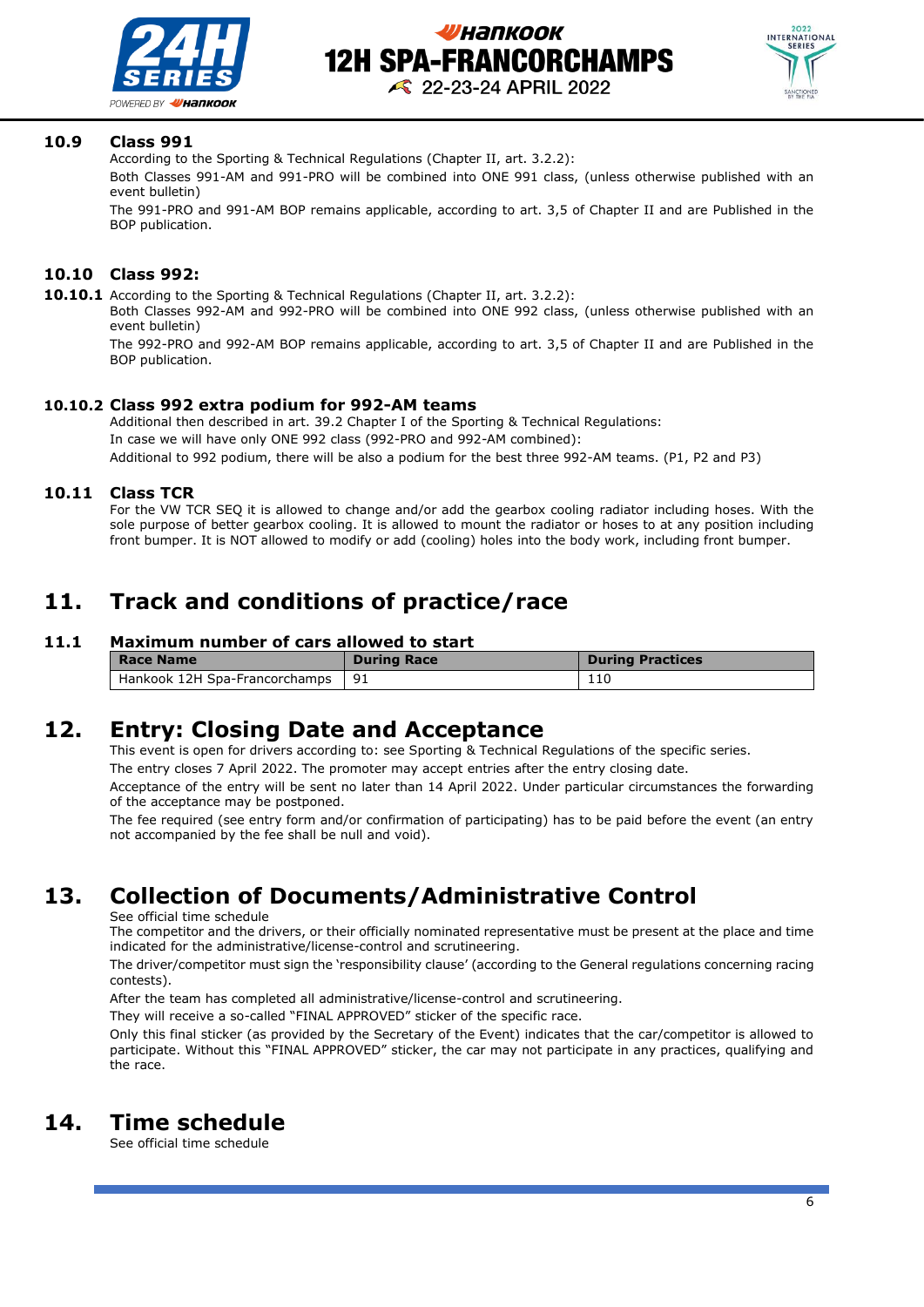



#### **14.1 Practices, Qualifying and Night Practice**

See Chapter I, art. 30 and art. 32 of the Sporting & Technical Regulations

### **14.2 Qualifying**

See Chapter I, art. 32 of the Sporting & Technical Regulations

#### **Refuelling**

Is NOT allowed to refuel the car during any qualifying session. The refuelling station will be open till the first qualifying session starts (cars already in the queue/waiting line at refuelling station are allowed to refuel the car).

#### **Tyres**

For clarification: according to art. 22.2 of Chapter I of the Sporting & Technical regulations, the number of tyres is not restricted.

#### **Qualifying sessions**

The qualifying sessions may be divided per division and/or classes. See official time schedule. See also art. 15 Start of these Supplementary Regulations.

#### **Driver to start first qualifying session**

Amendment of art.32.2.1:

32.2.1 Each qualifying session must be entered by a different driver of the competing vehicle. It is not permitted to participate with several drivers in one session. For Cars with only two drivers, one driver may join two of the three qualifying sessions.

Additional rule:

The driver of the first qualifying session MUST be an AM driver (so NO AM+ driver).

- With the exception of the following teams:
	- Team with full SEMI-PRO driver line up (any SEMI-PRO driver is allowed do the first Q-session).
	- Team in class GT3-PRO/AM, with NO PRO driver (also an AM+ driver is allowed to do the first Q-session).

The drivers of Q-session 2 and Q-session 3 remain free.

#### **14.3 Start time and finish time of the race Art. 33.5 Start time**

| Where is mentioned                                                                                                                                                                                                                                                                                                                                                                                                                   | Must be changed to                                                                                                                                                                                                                                                                                                                                                                                                                   |  |
|--------------------------------------------------------------------------------------------------------------------------------------------------------------------------------------------------------------------------------------------------------------------------------------------------------------------------------------------------------------------------------------------------------------------------------------|--------------------------------------------------------------------------------------------------------------------------------------------------------------------------------------------------------------------------------------------------------------------------------------------------------------------------------------------------------------------------------------------------------------------------------------|--|
| <b>33.5</b> The race time starts after the red lights are<br>switched off.                                                                                                                                                                                                                                                                                                                                                           | <b>33.5</b> The race time starts when the formation laps<br>starts (green flag). This is applicable for Part 1 and<br>Part 2.                                                                                                                                                                                                                                                                                                        |  |
| If a problem arises during the start, the RED Light will<br>not be switched off and yellow lights will flash at the<br>start/finish line. The Race Director will decide either an<br>extra formation lap(s), CODE-60 or RED-flag (see art.<br>35 of this chapter).<br>In this case, the official start of the race time will<br>begin after the formation lap, when the first Car<br>passed the FINISH line after the formation lap. | If a problem arises during the start, the RED Light will<br>not be switched off and yellow lights will flash at the<br>start/finish line. The Race Director will decide either an<br>extra formation lap(s), CODE-60 or RED-flag (see art.<br>35 of this chapter).<br>In this case, the official start of the race time will<br>begin after the formation lap, when the first Car<br>passed the FINISH line after the formation lap. |  |

#### **Art. 36.1 Finish time**

| Where is mentioned                                                                                                                                                                       | Must be changed to                                                                                                                                                                                                   |  |
|------------------------------------------------------------------------------------------------------------------------------------------------------------------------------------------|----------------------------------------------------------------------------------------------------------------------------------------------------------------------------------------------------------------------|--|
| <b>36.1</b> The end of the race signal will be given to the lead<br>Car as it completes its first lap at the Finish line after<br>the completion of the race time (e.g. 12 or 24 hours). | <b>36.1</b> The end of the race signal will be given to the lead<br>Car as it completes its first lap at the Finish line after<br>the completion of the (fixed) end time mentioned in the<br>time table (e.g. 17:55) |  |
|                                                                                                                                                                                          | Note: this is also applicable for the end of part 1.<br>So the end of part 1 will be the (fixed) end time<br>mentioned in the time table (e.g. 17:55)                                                                |  |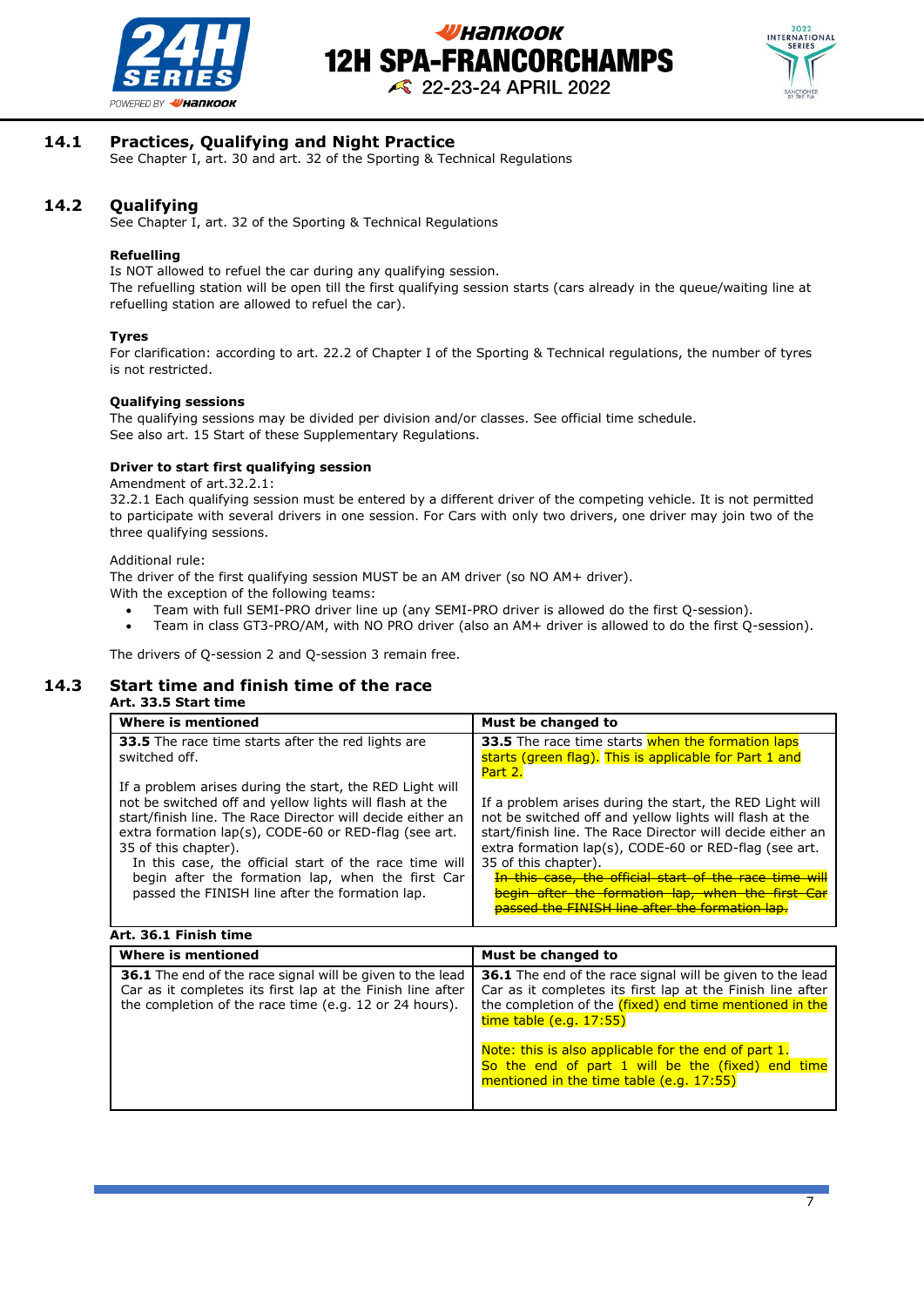



### **15. Start**

According Chapter I, art. 32 and 33 of the Sporting & Technical Regulations

### **15.1 Start grid position**

According to the Sporting & Technical Regulations (Chapter I, art. 32.2.7).

The starting grid position (order) of each competing vehicle, within their respective starting grid group (see art. 32.1.1) will be determined as follows:

- QS 1: Fastest to slowest AQT
- Then QS 2: Fastest to slowest AQT
- Then QS 3: Fastest to slowest AQT
- Then QS 4: Order at discretion of the Race Director

With the following exception:

In case one or more qualifying sessions (e.g. due to force majeure) of some classes are cancelled, the Race Director has the right to amend the start grid position at his discretion.

Example: in case GT4 class had 3 qualifying sessions and GT3 had only 2 qualifying sessions; The Race Director can decide to determine the start grid position as follows:

For Class GT3: the AQT will be determined as follows:

 $AQT = (T1+T2) / 2$  (instead of  $(T1+T2+T3) / 3$ )

### **15.2 Start grid procedure**

The Start grid will be divided in 2 groups.

- Group 1: all classes of GT
- Group 2: all classes of TCE

The start grid procedure will be explained in the team manager's briefing.

### **15.2 Starting procedure**

Rolling start in ONE group. The starting procedure will be explained in the team manager's briefing.

### **15.3 Start method**

Starting type: Rolling start in ONE group Starting Grid: In a 2x2 Formation Pole Position: Right Hand Side (Spa-Francorchamps)

# **16. Cooling down lap (after the Finish flag)**

After the finish flag there is one coolingdown lap. See Chapter I, art. 36 of the Sporting & Technical Regulations

### **17. Protests**

See Chapter I, art. 42 of the Sporting & Technical Regulations

### **18. Pit regulations**

See Chapter I, art. 21 and 27.11 of the Sporting & Technical Regulations See also art. 10.6 of these Supplementary Regulations

# **19. Driver's briefing & Team managers briefing**

### **19.1 Parade**

A parade to Malmedy and presentation in the city centre of Malmedy with all cars entered in 12H SPA-Francorshamps will be take place on Thursday 21 April 2022 according to the official timetable. Taking part of this event is mandatory for each team.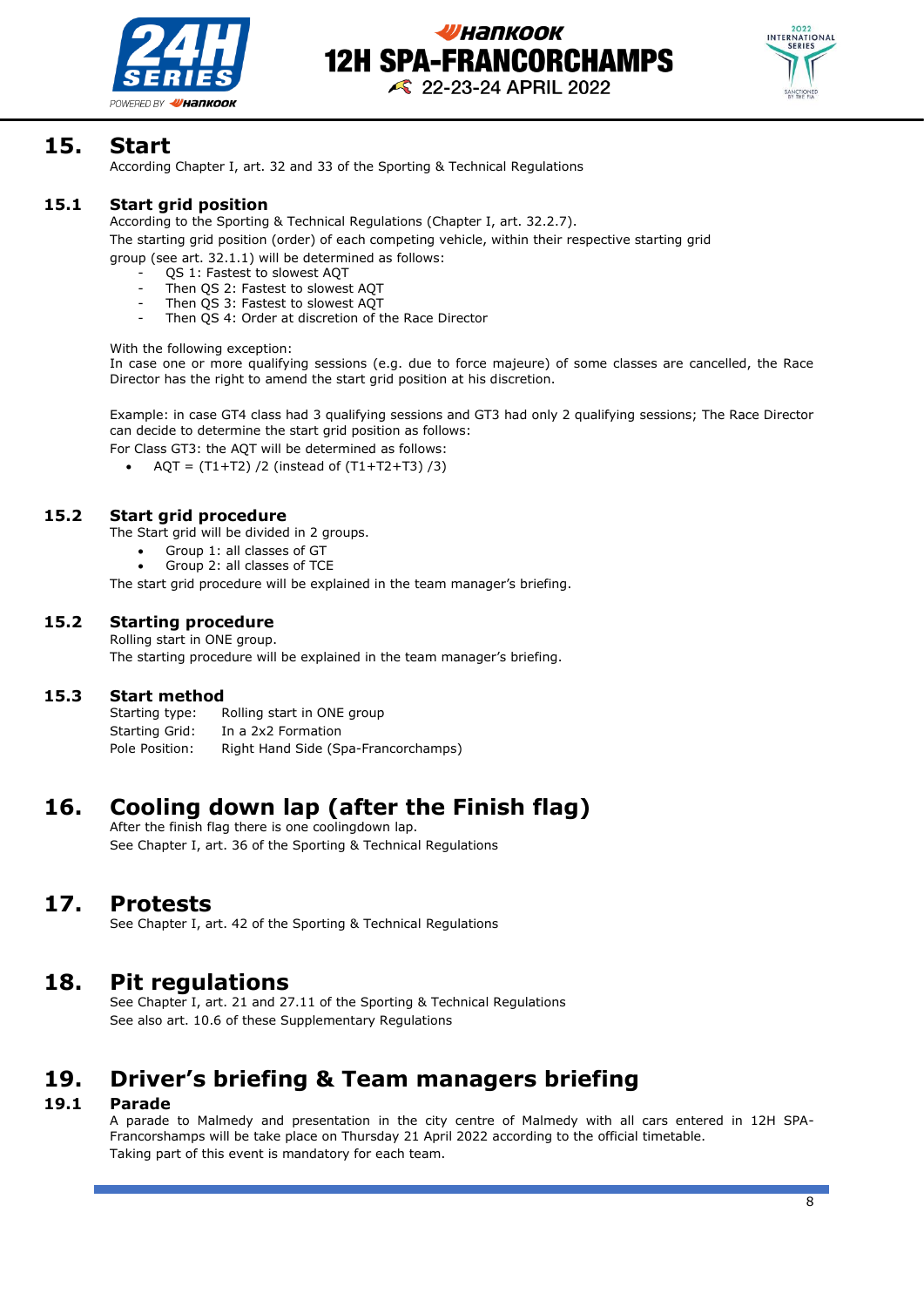



The drivers are kindly requested to present in complete race gear (helm is NOT required). At arrival in Malmedy each team will be invited for an official photo-shoot and individual presented to the fans. Any car which does not take part in the parade, or any Parade infringments, as well as in infringements in any mandatory promotional event included in the official timetable will be reported to the stewards.

### **19.2 Driver and Team managers briefing**

The **team managers** briefing will be in briefing room (physical). For date and time, see official time schedule. The **drivers briefing** will be in briefing room (physical). For date and time, see official time schedule.

# **20. Scrutineering**

### **20.1 General Scrutineering information**

According to Chapter I, art. 15 of the Sporting & Technical Regulations:

If the car is deemed not to be in accordance with the regulations, the competitor may not compete in the practice/race. It is possible to have a second check.

If the car has been considered as according to the regulations on the points checked, the car will be signed off (TC-approved) on the team's control card and receive a "TC-APPROVED" sticker. See also art. 13 of these supplementary regulations regarding the required "FINAL APPROVED" sticker.

Static noise tests may be carried out at pre-event scrutineering or at any other time during the event to check compliance with the Technical regulations.

#### **20.2 Overview of required items**

The following table replaces the overview in Chapter I, art. 15.3 of the Sporting & Technical regulations for this event.

| <b>Item</b>                                                                                                              | <b>Obligatory?</b> | <b>See</b>           | <b>Remarks</b>                                                                                                                                                                          |
|--------------------------------------------------------------------------------------------------------------------------|--------------------|----------------------|-----------------------------------------------------------------------------------------------------------------------------------------------------------------------------------------|
| Start numbers                                                                                                            | Yes                | art. 5.1 Chapter III | Provided by the Promoter                                                                                                                                                                |
| Compulsory advertising                                                                                                   | Yes                | art. 13 Chapter I    | Provided by the Promoter                                                                                                                                                                |
| Illuminated back panels<br>(left and right door start numbers)                                                           | No                 | art. 5.3 Chapter III | Can be purchased at the Promoter                                                                                                                                                        |
| Transponder with driver-ID                                                                                               | Yes                | art. 5.2 Chapter III | Can be purchased at the timekeeper                                                                                                                                                      |
| LUMIRANK display<br>(front window passenger side) AND<br>STS Driver Information display<br>(on dashboard in driver view) | Yes                | art. 5.4 Chapter III | Provided by promoter – included in<br>entry fee. Mandatory deposit                                                                                                                      |
| Data-logger (Evo4/Evo5) only for<br>selected classes/Cars                                                                | Yes                | art. 5.5 Chapter III | Can be rented/purchased at<br>AIM-Scrutineering<br>More info see cost-overview-form<br>https://www.24hseries.com/team-<br>info/general-info/entry-costs-and-<br>order-forms/entry-costs |
| MyLaps X2 RaceLink                                                                                                       | Yes                | Art. 5.6 Chapter III | Can be purchased at the Time service<br>More info see cost-overview-form<br>https://www.24hseries.com/team-<br>info/general-info/entry-costs-and-<br>order-forms/entry-costs            |
| The roll cage certificate                                                                                                | Yes                |                      | Valid roll cage certificate (if<br>applicable)                                                                                                                                          |
| The FIA-safety tank certificate                                                                                          | Yes                |                      | FIA-safety tank certificate                                                                                                                                                             |
| Homologation papers                                                                                                      | Yes                |                      | Homologation papers (if applicable)                                                                                                                                                     |